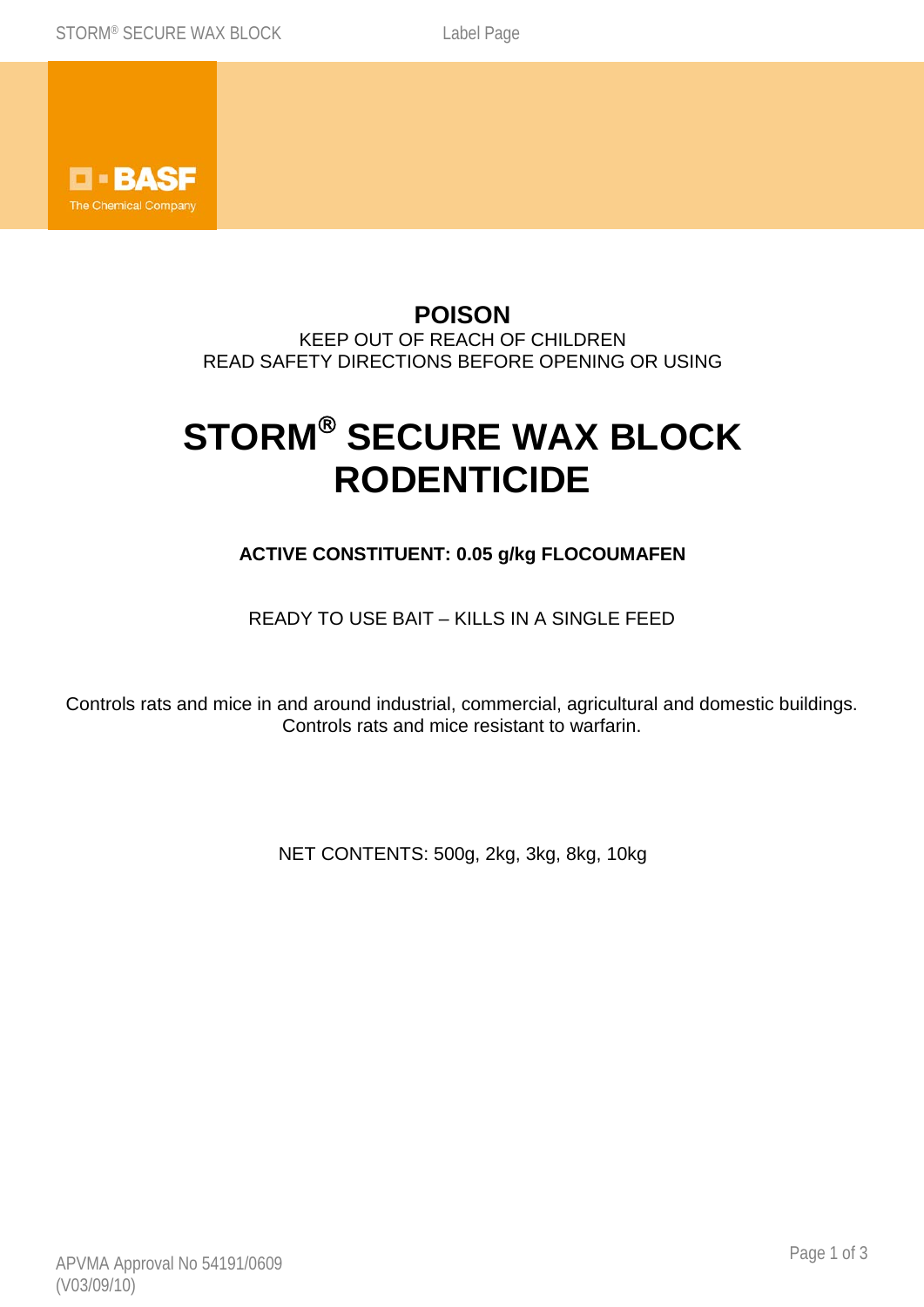

#### **GENERAL INFORMATION**

STORM can be used both indoors and outdoors. Rats and mice resistant to warfarin are controlled and no prebaiting is required. A lethal dose is readily consumed in a single feed but death may not occur for up to seven days. Do NOT place bait on or near exposed food or food utensils, food preparation areas or food storage areas.

#### **DIRECTIONS FOR USE**

#### **RESTRAINTS:**

Do NOT exceed 3 m between bait stations for mice, or 9 m for rats. Do NOT place baits in the open.

#### **SITUATIONS.**

In and around industrial, commercial, agricultural and domestic buildings.

**Rats:** Select suitable bait locations, such as within active rat holes, along runs and under rubbish. Try to establish a barrier of bait locations between living and feeding areas. Secure 3 or 4 STORM Secure blocks at each bait location on wire or nails, or inside rat bait boxes. Place 1 or 2 baits in each rat hole. Inspect the bait locations after 3 days and select new locations where there has been no take. Inspect again 4 days later and replace eaten blocks. Repeat bait station inspections at 7 day intervals, replacing fresh blocks only when blocks have been eaten, until all signs of rat activity have disappeared. Normally only 3 to 4 baiting rounds (pulses) are required.

**Mice:** Mice have very limited home ranges and do not need to drink. They are more difficult to control than rats due to more erratic feeding patterns. Therefore selection of bait locations is even more important. Secure 1 or 2 STORM Secure blocks on wire or nails, or inside mouse bait boxes 2 metres apart in areas where activity is obvious, particularly where droppings are seen. In domestic premises, secure 1 to 2 blocks on wire or nails or in mouse bait boxes, in sheltered positions, inaccessible to children and pets, where mice are active such as under flooring, inside ceiling cavities, along pipe runs and conduits and behind skirting boards, furniture and appliances. Inspect bait locations and replace blocks as for rats until all signs of mouse activity have disappeared.

#### **NOT TO BE USED FOR ANY PURPOSE, OR IN ANY MANNER, CONTRARY TO THIS LABEL UNLESS AUTHORISED UNDER APPROPRIATE LEGISLATION.**

#### **GENERAL INSTRUCTIONS**

Baits must only be placed in areas frequented by the target pests. Do NOT place baits in areas accessible to domestic animals, children, pets and wildlife. Do NOT place baits in areas liable to flooding. Alternative food sources should be removed or reduced as much as possible.

#### **PROTECTION OF LIVESTOCK, WILDLIFE, FISH CRUSTACEANS AND OTHERS**

This bait is hazardous to pigs, cats, dogs, poultry, birds and wildlife. Do NOT place baits in locations which are accessible to other animals or birds.

Do NOT contaminate ponds, streams, rivers or waterways with the bait or its used containers.

The product is restricted to use in and around buildings (within 2 m) or in enclosed spaces, e.g. drains.

In enclosed roof spaces and areas where possums and other non-target animals frequent, baits should be secured inside proper bait stations or plastic jars or plastic tubes.

The use of this product for the control of protected native rodents requires permission from wildlife authorities.

#### **STORAGE AND DISPOSAL, PROTECTION OF OTHERS**

Store in the closed original container in a safe place. Containers which have held bait should not be used for any other purpose. Pest Control Operators should dispose of empty containers, used bait stations and unused or untaken bait by burying in an approved dump. In a domestic situation, minimise the presence of excess baits. Where unused baits are in good condition, return to original container for reuse. For empty containers, damaged or unwanted baits, wrap securely and dispose of in household refuse bin.

Look for dead rats or mice and burn or bury them. Do NOT place dead rats or mice in refuse bins or rubbish tips. Ensure baits are removed when rodent activity has ceased.